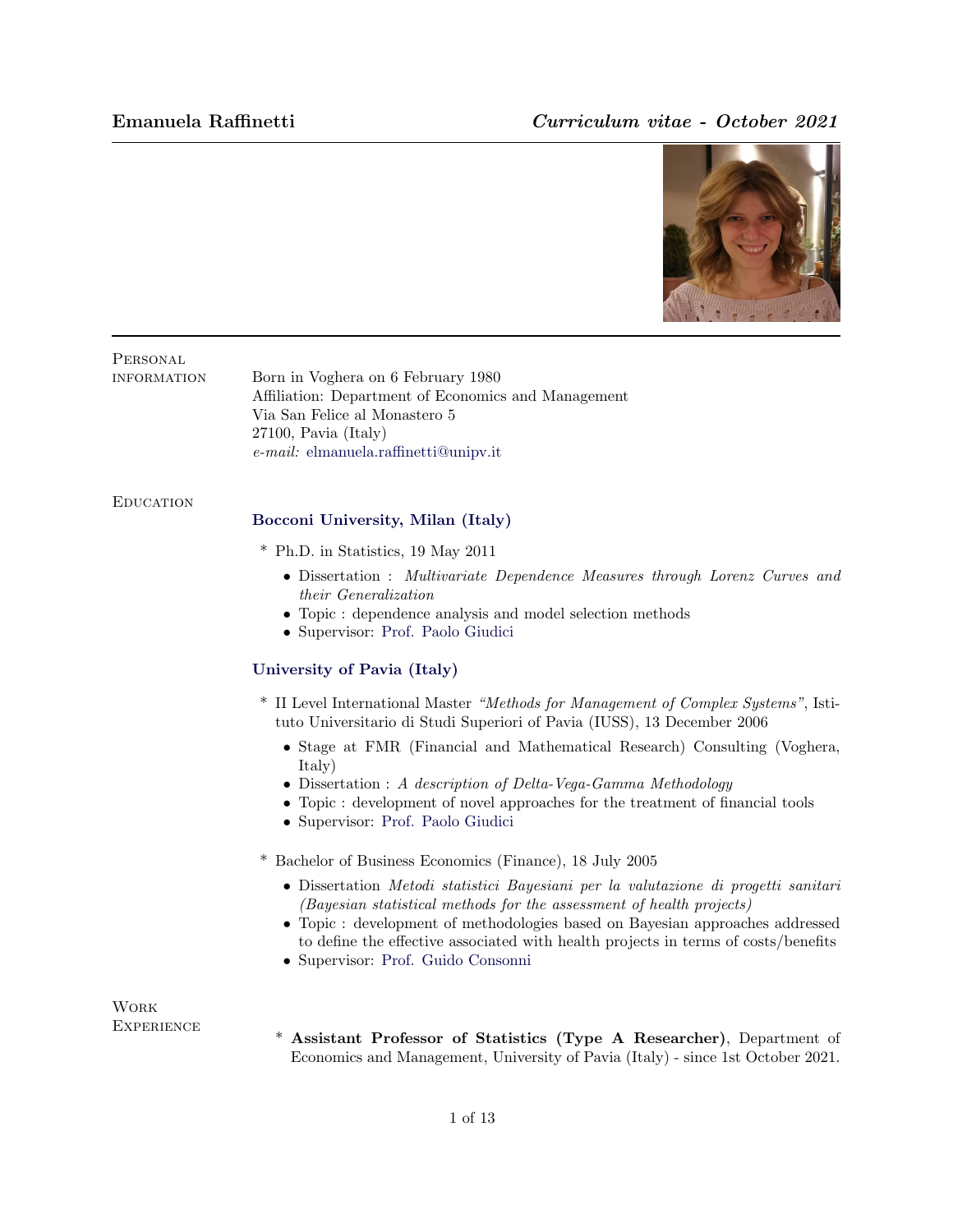- \* Reserach Fellow, Department of Economics and Management, University of Pavia (Italy) - since 1st January 2021 to 30 September 2021 .
	- Research: "Statistical analysis of the Coronavirus pandemic socio-economic impacts" - PERISCOPE Project: Pan-European Response to the ImpactS of COVID-19 and future Pandemics and Epidemics (2020-2023)
	- Scientific Supervisor: [Prof. Paolo Giudici](http://www.cse.ohio-state.edu/~paolo/)
- \* Assistant Professor of Statistics (Type A Researcher), Department of Economics, Management and Quantitative Methods, University of Milan (Italy) since 1st December 2017 to 30 November 2020.
- \* Post-Doc Research Fellow, Department of Economics, Management and Quantitative Methods, University of Milan (Italy) - since 1st January 2012 to 31 August 2016.
	- Project co-founded by the Lombardy region and the University of Milan (2012- 2015)
	- Research: "Models and methods for the treatment of categorical data and the analysis of phenomena non-directly observable (Evaluating the dependence relationships and the model performance in a quali-quantitative context: the case of categorical data)"
	- Scientific Supervisor: [Prof. Pier Alda Ferrari](http://www.cse.ohio-state.edu/~paolo/)
- \* Research Fellow, Department of Economics, Statistics and Law, University of Pavia (Italy) - since 1st November 2010 to 31 December 2011.
	- Research: "Quantitative methods for quality and risk measurement in financial and educational contexts" - P.R.I.N. 2008 Project
	- Scientific Supervisor: [Prof. Paolo Giudici](http://www.cse.ohio-state.edu/~paolo/)
- \* Research Fellow, Department of Statistics and Applied Economics "L. Lenti", University of Pavia (Italy) - since 1st September 2009 to 31 October 2010.
	- Research: "Statistical Methods to evaluate risks and quality" MUSING Project
	- Scientific Supervisor: [Prof. Paolo Giudici](http://www.cse.ohio-state.edu/~paolo/)

| ACADEMIC<br><b>QUALIFICATIONS</b> | * National Scientific Qualification of Associate Professor in SECS-S/01<br>$(Statistics)$ - since 19 June 2020 to 19 June 2029.                                                                                                                                                                                                                                                                                                                       |
|-----------------------------------|-------------------------------------------------------------------------------------------------------------------------------------------------------------------------------------------------------------------------------------------------------------------------------------------------------------------------------------------------------------------------------------------------------------------------------------------------------|
| RESEARCH                          |                                                                                                                                                                                                                                                                                                                                                                                                                                                       |
| <b>INTERESTS</b>                  | Explainable Artificial Intelligence (XAI) methods; Machine Learning model validation<br>methods; assessment of operational and cyber risks; dependence analysis; dependence,<br>concordance and discordance measures; ordinal variable treatment and models for or-<br>dinal variables; inferential issues when dealing with dataset of high dimensions; sub-<br>sampling methods: inequality measures in income distributions: assessment of quality |

and customer satisfaction; assessment of the university and educational systems.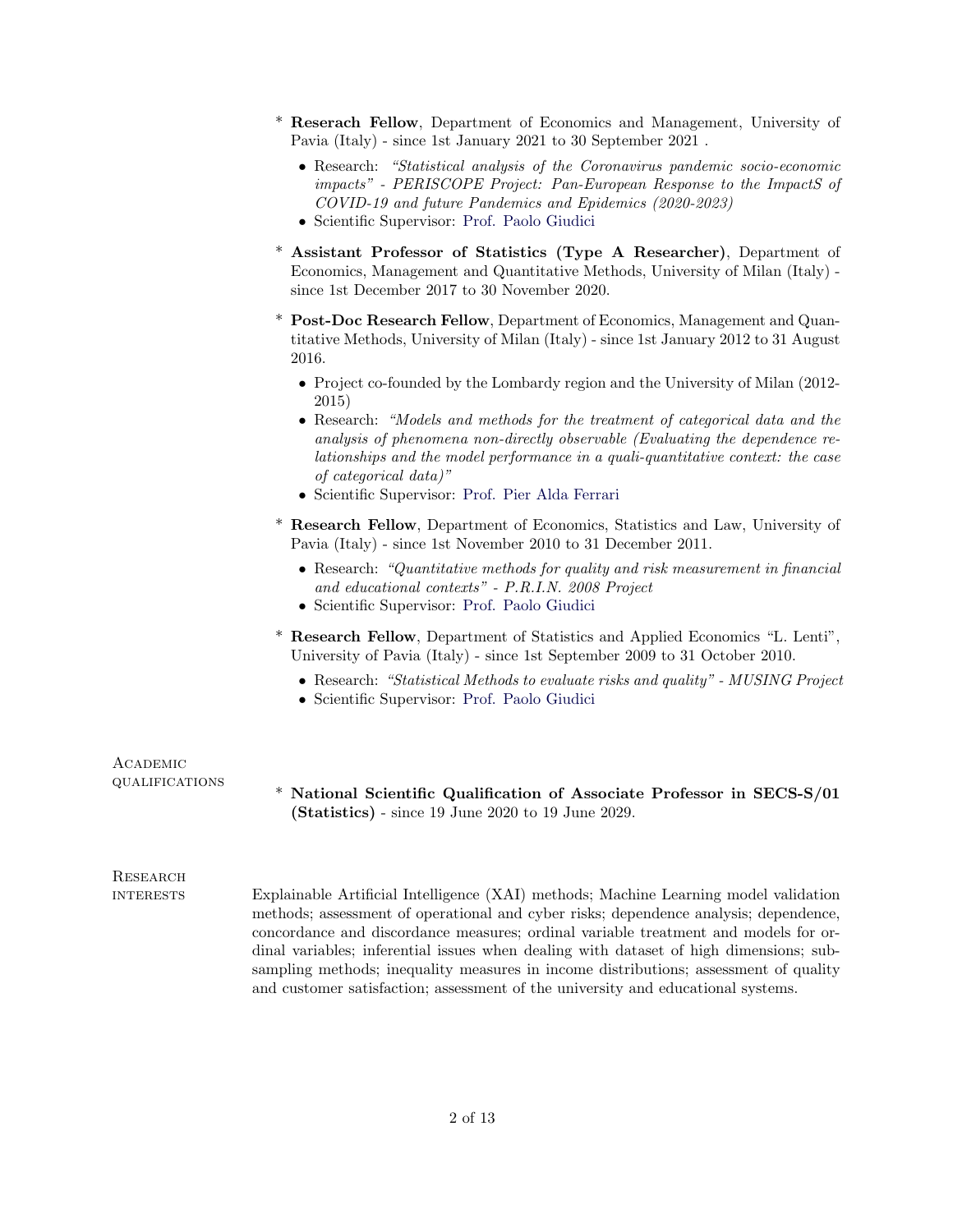# **MEMBERSHIP RESEARCH**

- Projects − European Project: "Pan-European Response to the ImpactS of COVID-19 and future Pandemics and Epidemics" (PERISCOPE) 2020-2023, since 1st January 2021
	- − National project "Report on the Lombardy School Systems", funded by the Lombardy Region and with the support of the Department of Management Engineering (Polytechnic of Milan), the University of MIlan-Bicocca and the National Committee for the Evaluation of the Italian Education Systems (INVALSI), 2011.
	- − National project P.R.I.N.-2008: "Multivariate Methods for the assessment of quality and risks in academic field".
	- − European Project: "MUlti-industry Semantic-based business INtelliGence" (MUS-ING), 2006-2010.

### **TEACHING**

- − A.Y. 2021-2022 Professor of Financial data science (In English), Degree Course in Computer Engineering - Data Science, University of Pavia.
- − A.Y. 2019-2020 Professor of Statistics for Business Decisions, Degree Course in Economics and Management, University of Milan (Italy).
- − A.Y. 2018-2019 and A.Y. 2019-2020 Professor of Economic Statistics, Degree Course in Economics and Management, University of Milan (Italy).
- − A.Y. 2017-2018 Professor of Applied Data Science for Marketing Lab, Master in Data Science for Economics, Business and Finance, University of Milan (Italy).
- − A.Y. 2017-2018 Professor of Statistics for Big Data, Degree Course in Economics and Management, University of Milan (Italy).
- − A.Y. 2017-2018 Teaching Assistant of Statistics (in English), Degree Course in Political Science, University of Milan (Italy).
- − A.Y. 2017-2018 Teaching Assistant of Data Analysis (in English), Degree Course in Firm and Public Communication, University of Milan (Italy).
- − A.Y. 2017-2018 Teaching Assistant of Data Analysis Analisi, Degree Course in Firm and Public Communication, University of Milan (Italy).
- − A.Y. 2017-2018 Tutor of Data Analysis (in English), Degree Course in Firm and Public Communication, University of Milan (Italy).
- − A.Y. 2017-2018 Tutor of Data Analysis, Degree Course in Firm and Public Communication, University of Milan (Italy).
- − A.Y. 2016-2017 Tutor of Statistics, Degree Course in Economics and Management, University of Milan (Italy).
- − A.Y. 2016-2017 Tutor of Statistics, Degree Course in Firm and Public Communication, University of Milan (Italy).
- − A.Y. 2012-2013 and A.Y. 2014-2015 Tutor of Data Analysis, Degree Course in Public Administrations and Policies, University of Milan (Italy).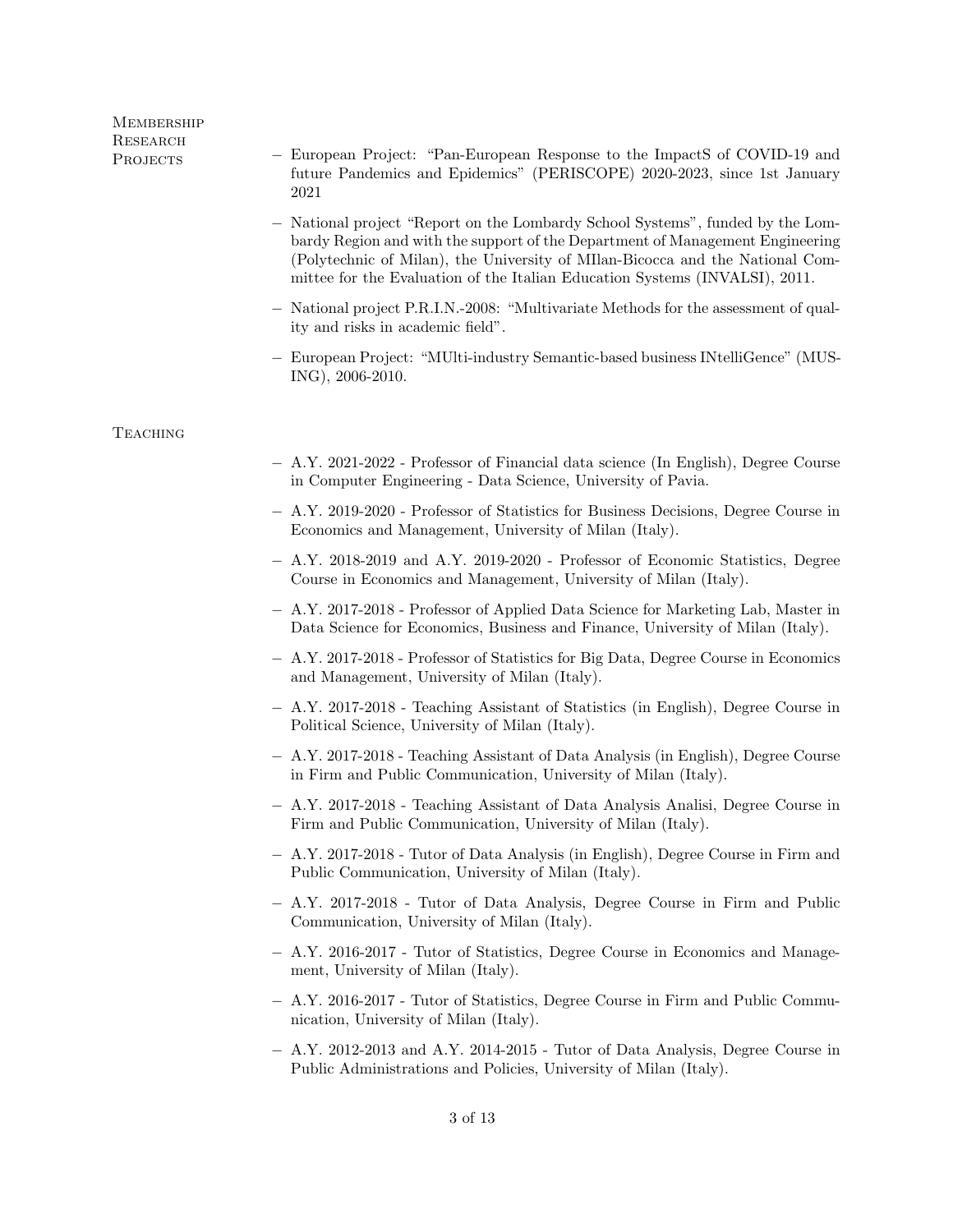|                              | - A.Y. 2014-2015 - Teaching Assistant of Economic Statistics, Degree Courses of Eu-<br>ropean Economics and Economics and Management, University of Milan (Italy).                                                                                                                                                                                                                                     |
|------------------------------|--------------------------------------------------------------------------------------------------------------------------------------------------------------------------------------------------------------------------------------------------------------------------------------------------------------------------------------------------------------------------------------------------------|
|                              | - A.Y. 2012-2013 and A.Y. 2013-2014 - Teaching Assistant of Economic Statistics,<br>Degree Course of European Economics, University of Milan (Italy).                                                                                                                                                                                                                                                  |
|                              | - A.Y. 2012-2013 - Tutor of Data Analysis, Degree Course of Globalization Social<br>Science University of Milan (Italy).                                                                                                                                                                                                                                                                               |
|                              | - A.Y. 2010-2011 - Teacher of Mathematics, Statistics and Logic seminars for stu-<br>dents of the first year of the Political Science Course, University of Pavia (Italy).                                                                                                                                                                                                                             |
|                              | $-$ A.Y. 2008-2009 and A.Y. 2009-2010 Teacher of Mathematical Elements seminars<br>for students of the first year of the Political Science Course, University of Pavia<br>(Italy).                                                                                                                                                                                                                     |
|                              | A.Y. 2008-2009 - Teacher of Statistics for the Ph.D. in "Institutions, Administra-<br>tions and Regional Politics", University of Pavia (Italy).                                                                                                                                                                                                                                                       |
|                              | - A.Y. 2008-2009 - Teaching Assistant of Statistics, Political Science Faculty, Uni-<br>versity of Pavia (Italy).                                                                                                                                                                                                                                                                                      |
|                              | - A.Y. 2008-2009 - Teacher of Statistics for working students, Political Science Fac-<br>ulty, University of Pavia (Italy).                                                                                                                                                                                                                                                                            |
|                              | - A.Y. 2005-2006 - Tutor of Data Mining, Economics Faculty, University of Pavia<br>(Italy).                                                                                                                                                                                                                                                                                                            |
|                              | A.Y. 2004-2005 - WinBUGS Lab for Bayesian Statistics, Economics Faculty, Uni-<br>versity of Pavia (Italy).                                                                                                                                                                                                                                                                                             |
| SUPERVISOR OF                |                                                                                                                                                                                                                                                                                                                                                                                                        |
| THESES                       | $-$ A.Y. 2019-2020 - Supervisors of 3 theses in the Degree Course of Economics and<br>Management.                                                                                                                                                                                                                                                                                                      |
|                              | $-$ A.Y. 2018-2019 - Supervisors of 6 theses in the Degree Course of Economics and<br>Management.                                                                                                                                                                                                                                                                                                      |
| THIRD MISSION                |                                                                                                                                                                                                                                                                                                                                                                                                        |
|                              | Speech on Machine Learning Model validation - AIFIRM Conference "Artificial<br>Intelligence in Risk Management". The focus was both on the standard Machine<br>Learning Model validation approaches and on the introduction of new validation<br>and predictive accuracy tools developed in the recent personal research. The event<br>was mainly aimed at members of the banking and corporate field. |
| INSTITUTIONAL<br>MEMEBERSHIP |                                                                                                                                                                                                                                                                                                                                                                                                        |
|                              | In 2020-2021, member of the Italian Association for Artificial Intelligence.                                                                                                                                                                                                                                                                                                                           |
|                              | Since 2019, member of the Italian Association of Financial Industry Risk Managers<br>(AIFIRM).                                                                                                                                                                                                                                                                                                         |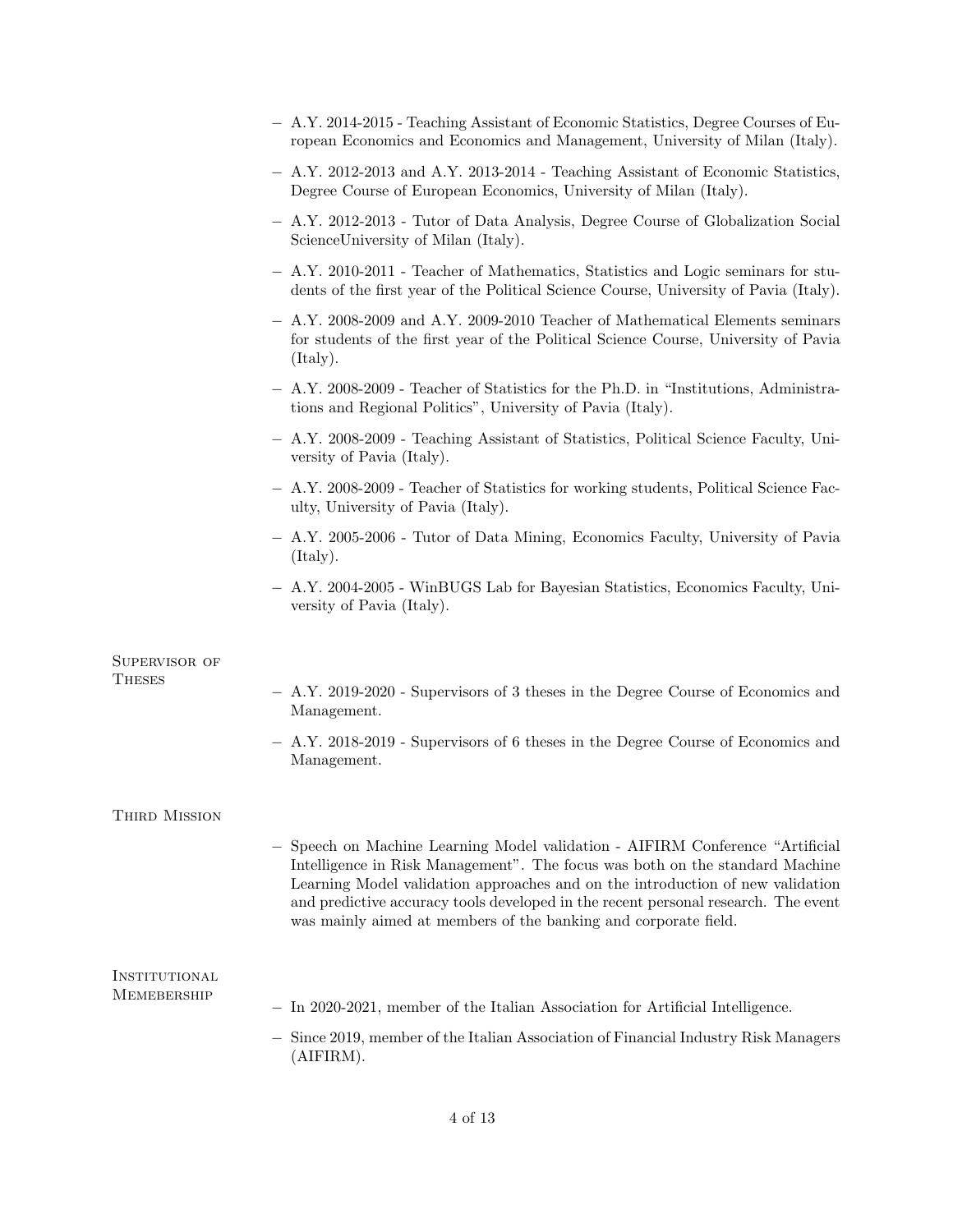- − Since 2016 to 2019, ordinary member of the Italian Statistical Society (SIS).
- − Since 2014 to 2016, corresponding scholar of the Italian Statistical Society (SIS).
- − Since 2009 to 2014, junior scholar of the Italian Statistical Society (SIS).
- − Member of the European Network for Business and Industrial Statistics (ENBIS).

#### Trading Courses

- − ABS10-2010 Applied Bayesian Statistics School Course: "Bayesian machine learning with biomedical applications", organized by DEPMQ, University of Pavia (italy) CNR IMATI of Milan (Italy), with the cooperation of European Academy Bozen (EURAC), Institute of Genetic Medicine, Bolzano (Italy), 11-15 June 2010. Along the course the personal research contribution titled "Lorenz zonoids and dependence measures: a proposal" was presented.
- − "Interdisciplinary Approach to Assessment" Course, organized by Nova Universitas Inter-University Consortium, Coordinator: Prof. Piergiorgio Lovaglio (University of Milan-Bicocca (Italy)), Supervisors: Prof. Giorgio Vittadini (University of Milan-Bicocca (Italy)) e Prof. Carlo Natale Lauro (University Federico II of Naples), Milano, 14-18 Diecember 2009.
- − Summer School in Statistics and Probability: "L´evy Processes, Theory and Applications", held by Professor Gennady Samorodnitsky, School of Operations Research and Industrial Engineering, Cornell University, Ithaca (USA) and Dr. Souvik Ghosh, School of Operations Research and Industrial Engineering, Cornell University, Ithaca (USA), Torgnon (Italy), 2-21 July 2007.

#### **AWARDS**

Scientific Research Award DEMM 2014 (Department of Economics, Management and Quantitative Methods, University of Milan (Italy)) - Young Researcher Category - Paper: Ferrari P.A., Raffinetti E.: A Different Approach to Dependence Analysis. Multivariate Behavioral Research, 50(2), pp 248-264 (2015).

| EDITORIAL<br><b>ACTIVITIES</b> |                                                                                                                            |
|--------------------------------|----------------------------------------------------------------------------------------------------------------------------|
|                                | - Associate Editor della rivista "Frontiers in Artificial Intelligence - Artificial In-<br><i>telligence in Finance"</i> . |
|                                | - Reviewer della rivista "The Econometrics Journal.                                                                        |
|                                | - Reviewer della rivista "IEEE Computational Intelligence Magazine".                                                       |
|                                | - Reviewer della rivista "International Journal of Forecasting".                                                           |
|                                | - Reviewer della rivista "Expert Systems With Applications".                                                               |
|                                | - Reviewer della rivista "Quality and Reliability Engineering International".                                              |
|                                | $-$ Reviewer della rivista "PLOS ONE".                                                                                     |
|                                | - Reviewer della rivista "Frontiers in Cardiovascular Medicine".                                                           |
|                                |                                                                                                                            |

− Reviewer della rivista "Mathematical Economics".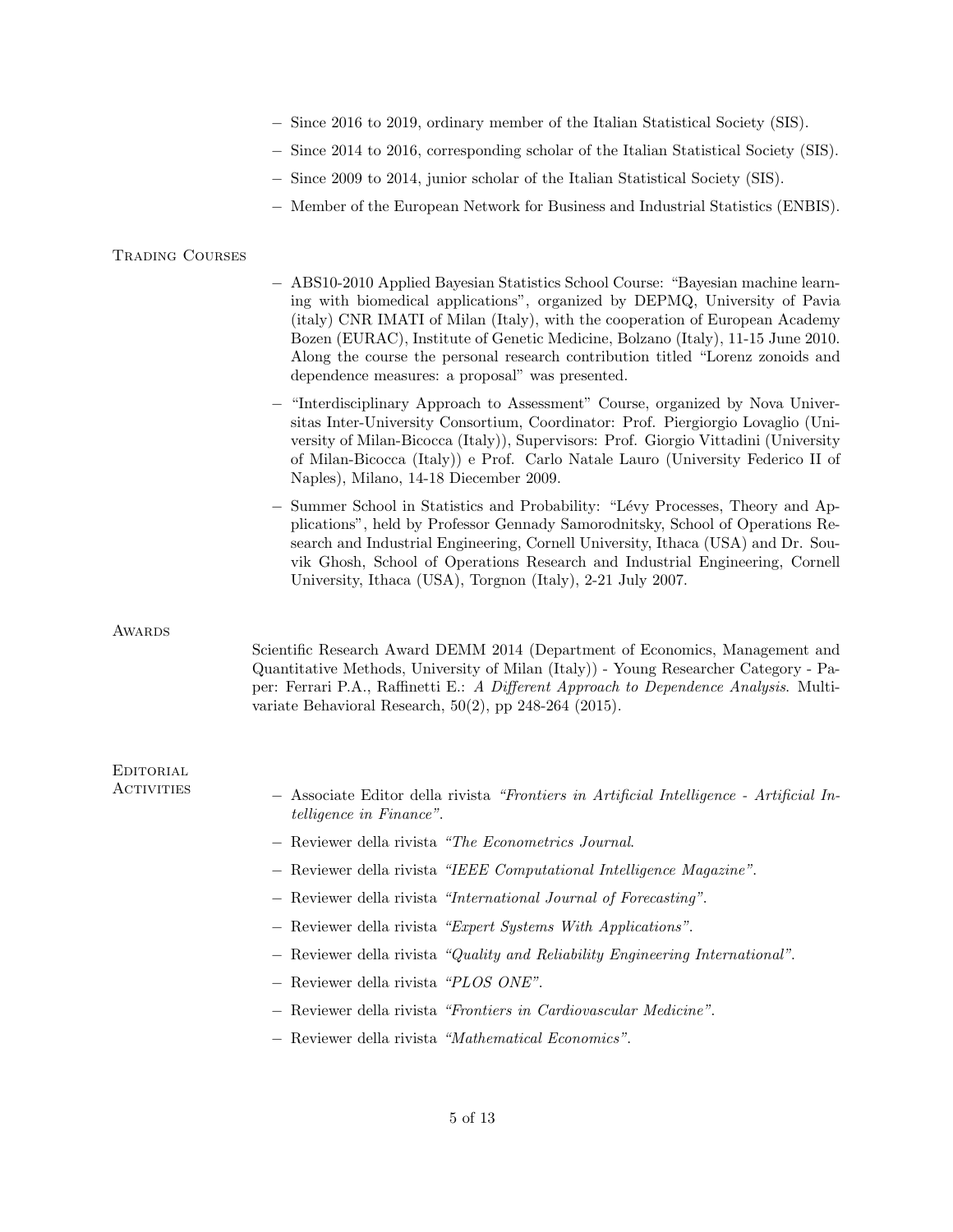| TOPIC EDITOR OF<br><b>SPECIAL ISSUES</b> | - Explainable Artificial Intelligence models and methods in Finance and Healthcare<br>- Frontiers in Artificial Intelligence (Topic Editors: Emanuela Raffinetti, Fabio<br>Aurelio D'Asaro, Brian Scott Caffo and Artur Garcez).                                                                                                                                             |
|------------------------------------------|------------------------------------------------------------------------------------------------------------------------------------------------------------------------------------------------------------------------------------------------------------------------------------------------------------------------------------------------------------------------------|
| <b>PUBLICATIONS</b>                      | Giudici P., Raffinetti E.: Cyber risk ordering with rank-based statistical models, AStA<br>Advances in Statistical Analysis, Volume 105, Issue 3, pp 469-484, ISSN: 1863-8171<br>(Print)/1863-818X (Online), DOI: 10.1007/s10182-020-00387-0 (2021).                                                                                                                         |
|                                          | Giudici P., Raffinetti E.: Explainable AI methods in cyber risk management, Quality<br>and Reliability Engineering International, pp 1-9, ISSN: 0748-8017 (Print)/1099-1638<br>(Online), DOI: 10.1002/qre.2939 (2021).                                                                                                                                                       |
|                                          | Giudici P., Raffinetti E.: Shapley-Lorenz eXplainable Artificial Intelligence, Expert Sys-<br>tems With Applications, Volume 167, 114104, ISSN: 0957-4174, DOI: 10.1016/<br>j.eswa.2020.114104 $(2021)$ .                                                                                                                                                                    |
|                                          | Raffinetti E., Ferrari P.A.: A dependence measure flow tree through Monte Carlo simula-<br>tions, Quality & Quantity, Volume 55, Issue 2, $467-496$ , ISSN: $0033-5177$ (Print)/1573-<br>7845 (Online), DOI: 10.1007/s11135-020-01010-9 (2021).                                                                                                                              |
|                                          | Giudici P., Raffinetti E.: Monitoring Covid-19 Policy Interventions, Frontiers in Public<br>Health, Volume 8, Article 438, pp 1-6, ISSN: 2296-2565, DOI: 10.3389/fpubh.2020.00438<br>(2020).                                                                                                                                                                                 |
|                                          | Raffinetti E.: An extended study to measure dependence with grouped-ordinal variables<br>generated by unobserved non-normal variables, Communications in Statistics: Case<br>Studies, Data Analysis and Applications, Volume 6, Issue 4, pp 448-472, ISSN: 2373-<br>7484 (Online), DOI: 10.1080/23737484.2020.1789902 (2020).                                                |
|                                          | Giudici P., Raffinetti E.: Lorenz Model Selection, Journal of Classification, Volume 37,<br>Issue 3, pp 754-768, ISSN: 0176-4268 (Print)/1432-1343 (Online), DOI: 10.1007/s00357-<br>019-09358-w $(2020)$ .                                                                                                                                                                  |
|                                          | Raffinetti E.: A Note on the Dependence Measurement for Ordinal-Continuous Data,<br>Biostatistics and Biometrics Open Access Journal, Volume 9, Issue 5, pp 129-134,<br>ISSN: 2573-2633, DOI: 10.19080/BBOAJ.2019.09.555775 (2019).                                                                                                                                          |
|                                          | Agosto A., Raffinetti E.: <i>Validation of PARX Models for Default Count Prediction</i> ,<br>Frontiers in Artificial Intelligence, Volume 2, Article 9, pp 1-7, ISSN: 2624-8212,<br>DOI: 10.3389/<br>frai.2019.00009 $(2019)$ .                                                                                                                                              |
|                                          | Raffinetti E., Aimar F.: $MDC_{qo}$ takes up the association/correlation challenge for<br>grouped ordinal data, AStA Advances in Statistical Analysis, Volume 103, Issue 4,<br>pp 527-561, ISSN: 1863-8171 (Print)/1863-818X (Online), DOI: 10.1007/s10182-018-<br>$00341 - 1$ $(2019)$ .                                                                                    |
|                                          | Raffinetti E., Siletti E., Vernizzi A.: Analyzing the Effects of Negative and Non-negative<br>Values on Income Inequality: Evidence from the Survey of Household Income and<br>Wealth of the Bank of Italy (2012), Social Indicators Research, Volume 133, Issue 1,<br>pp 185-207, ISSN: 0303-8300 (Print)/1573-0921 (Online), DOI: 10.1007/s11205-016-<br>1354-x $(2017)$ . |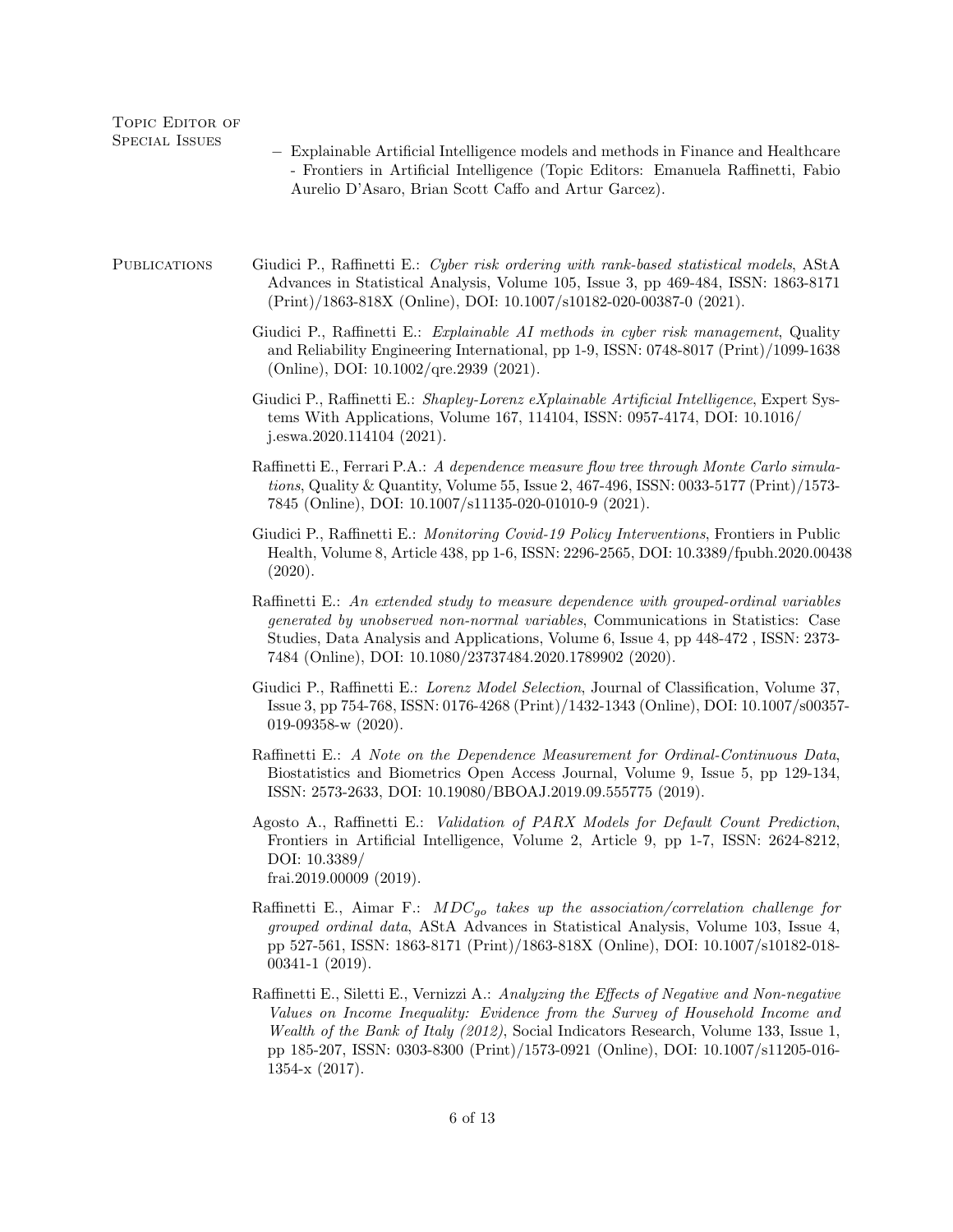- Raffinetti E., Aimar F.: Pacchetto in R: 'GiniWegNeg', disponibile al sito https://cran.r-project.org/web/packages/GiniWegNeg/index.html (2016).
- Raffinetti E., Romeo I.: *Dealing with the biased effects issue when handling huge datasets:* the case of INVALSI data, Journal of Applied Statistics, Volume 42, Issue 12, pp 2554- 2570, ISSN: 0266-4763 (Print)/1360-0532 (Online), DOI: 10.1080/02664763.2015.1043867 (2015).
- Raffinetti E., Romeo I.: EVALUATING SOCIAL TRACKING IN THE PRIMARY SCHOOL: EVIDENCE FROM THE LOMBARDY REGION (ITALY), Journal of Applied Quantitative Methods, Volume 10, Issue 1, pp 1-14, ISSN: 1842-4562 (2015).
- Ferrari P.A., Raffinetti E.: A Different Approach to Dependence Analysis, Multivariate Behavioral Research, Volume 50, Issue 2, pp 248-264, ISSN: 0027-3171 (Print)/1532- 7906 (Online), DOI: 10.1080/00273171.2014.973099 (2015).
- Raffinetti E., Ferrari P.A.: New Perspectives for the MDC Index in Social Research Fields, Advances in Statistical Models for Data Analysis, Series: Studies in Classification, Data Analysis, and Knowledge Organization, Editors: Morlini I., Minerva T., Vichi M., pp 211-219, ISSN: 1431-8814, ISBN: 978-3-319-17376-4 (Print)/978- 3-319-17377-1 (Online), DOI: 10.1007/978-3-319-17377-1 22, Springer International Publishing Switzerland (2015).
- Raffinetti E., Siletti E., Vernizzi A.: On the Gini coefficient normalization when attributes with negative values are considered, Statistical Methods & Applications, Volume 24, Issue 3, pp 507-521, ISSN: 1618-2510 (Print)/1613-981X (Online), DOI: 10.1007/s10260-014-0293-4 (2015).
- Raffinetti E., Ferrari P.A.: The RCI as a Measure of Monotonic Dependence, Analysis and Modeling of Complex Data in Behavioral and Social Sciences, Series: Studies in Classification, Data Analysis, and Knowledge Organization, Editors: Vicari D., Okada A., Ragozini G., Weihs C., pp 231-242, ISBN: 978-3-319-06691-2 (Print)/978-3- 319-06692-9 (Online), ISSN: 1431-8814, DOI: 10.1007/978-3-319-06692-9 25, Springer International Publishing Switzerland (2014).
- Raffinetti E.: The Combined Median Rank-Based Gini Index for Customer Satisfaction Analysis, Statistical Models for Data Analysis, Series: Studies in Classification, Data Analysis, and Knowledge Organization, Editors: Giudici P., Ingrassia S., Vichi M., pp 289-296, ISSN: 1431-8814, ISBN: 978-3-319-00031-2 (Print)/978-3-319-00032-9 (Online), DOI: 10.1007/978-3-319-00032-9 33, Springer International Publishing Switzerland (2013).
- Raffinetti E., Giudici P.: Lorenz Zonoids and Dependence Measures: A Proposal, Advances in Theoretical and Applied Statistics, Series: Studies in Theoretical and Applied Statistics, Editors: Torelli N., Pesarin F., Bar-Hen A., pp 51-60, ISSN: 2194-7767 (Print)/2194-7775 (Online), ISBN: 978-3-642-35587-5 (Print)/978-3-642-35588-2 (Online), DOI: 10.1007/978-3-642-35588-2 6, Springer-Verlag Berlin Heidelberg (2013).
- Raffinetti E.: Capitolo 5 Il sistema scolastico lombardo nel quadro italiano: un'analisi inter-regionale, Rapporto sulla scuola in Lombardia. Strumenti di analisi di policy, a cura di T. Agasisti, G. Catalano e G. Vittadini, Guerini e Associati Editore, ISBN: 978-88-6250-468-3 (2013).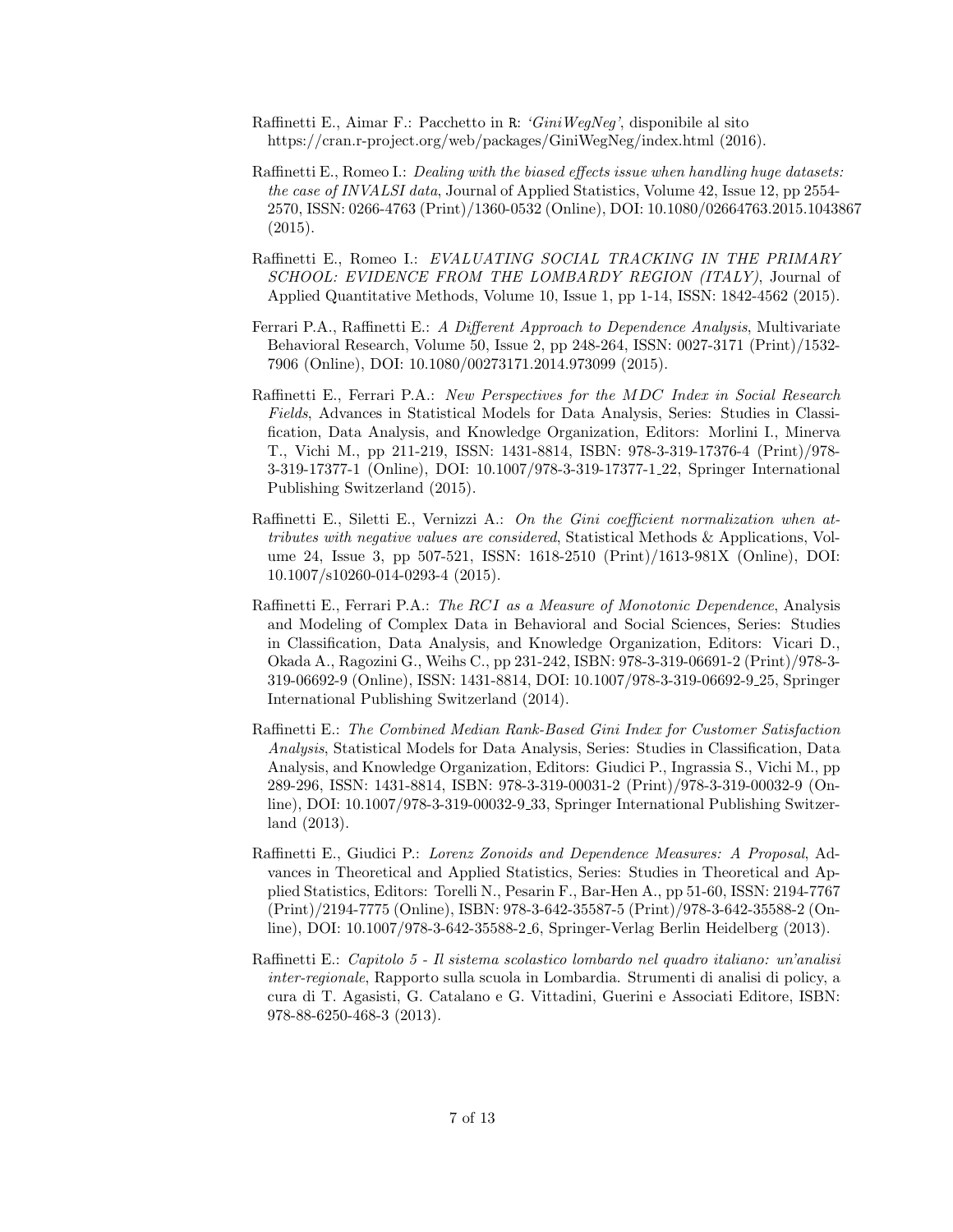- Raffinetti E., Romeo I.: Capitolo 8 Un'analisi statistica delle determinanti dei risultati degli studenti e delle scuole in Lombardia, Rapporto sulla scuola in Lombardia. Strumenti di analisi di policy, a cura di T. Agasisti, G. Catalano e G. Vittadini, Guerini e Associati Editore, ISBN: 978-88-6250-468-3 (2013).
- Raffinetti E., Giudici P.: Multivariate Ranks-Based Concordance Indexes, Advanced Statistical Methods for the Analysis of Large Data-Sets, Series: Studies in Theoretical and Applied Statistics, Editors: Di Ciaccio A., Coli M., Ibanez J.M.A., pp 465-473, ISBN: 978-3-642-21036-5 (Print)/978-3-642-21037-2 (Online), DOI: 10.1007/978-3- 642-21037-2 42, Springer-Verlag Berlin Heidelberg (2012).
- Giudici P., Raffinetti E.: On the Gini measure decomposition, Statistics & Probability Letters, Volume 81, Issue 1, pp 133-139, ISSN: 0167-7152, DOI: 10.1016/j.spl.2010.10.005 (2011).

WORKING PAPERS Giudici P., Raffinetti E.: Shapley-Lorenz decompositions in eXplainable Artificial Intel-- SSRN ligence, [https://papers.ssrn.com/sol3/papers.cfm?abstract](https://papers.ssrn.com/sol3/papers.cfm?abstract_id=3546773) id=3546773.

- Bussmann N., Enzmann R., Giudici P., Raffinetti E.: Shapley Lorenz Values for Artificial Intelligence Risk Management, [https://papers.ssrn.com/sol3 /papers.cfm?abstract](https://papers.ssrn.com/sol3 /papers.cfm?abstract_id=3800243) id=3800243.
- Giudici P., Raffinetti E.: A generalised ROC curve, <https://papers.ssrn.com/sol3/> [papers.cfm?abstract](papers.cfm?abstract_id=3883422) id=3883422.
- Babei G., Giudici P., Raffinetti E.: Explainable fintech lending, [https://papers.ssrn.](https://papers.ssrn.\) [com/sol3/papers.cfm?abstract](com/sol3/papers.cfm?abstract_id=3892652) id=3892652.
- WORKING PAPERS Giudici P., Raffinetti E.: A Gini concentration quality measure for ordinal variables, <http://www-5.unipv.it/webdesed/wp/2011.1.pdf>.
- **INVITED** CONTRIBUTIONS at Conferences as Speaker Bussmann N., Enzmann R., Giudici P., Raffinetti E.: Shapley Lorenz methods for eXplainable artificial intelligence, Convegno CLADAG 2021 (Classification and Data Analysis Group of the Italian Statistical Society), *Invited contribution to the* session "Penalized techniques for data analysis", 9-11 September 2021, Florence (Italy) (on line), Book of Abstracts and short papers: "CLADAG 2021 Book of Abstracts and Short papers", ISSN 2704-601X (Print)/2704-5846 (Online), DOI: 10.36253/978-88-5518-340-6.
	- Raffinetti E., Giudici P.: A rank graduation measure to assess predictive accuracy, CFE-CMStatistics 2019 (Computational and Financial Econometrics-Computational and Methodological Statistics) Conference, Invited contribution to the session "Predictive accuracy methods" organized by Prof. P. Giudici, 14-16 December 2019, London (UK), Book of Abstracts: "13th International Conference on Computational and Financial Econometrics (CFE 2019) and 12th International Conference of the ERCIM (European Research Consortium for Informatics and Mathematics) Working Group on Computational and Methodological Statistics (CMStatistics 2019)", ISBN: 978-9963-2227-8-0.

Giudici P., Raffinetti, E.: A rank graduation index to prioritise cyber risks (Paper), SIS 2019 (Italian Statistical Society) Conference, Invited contribution to the session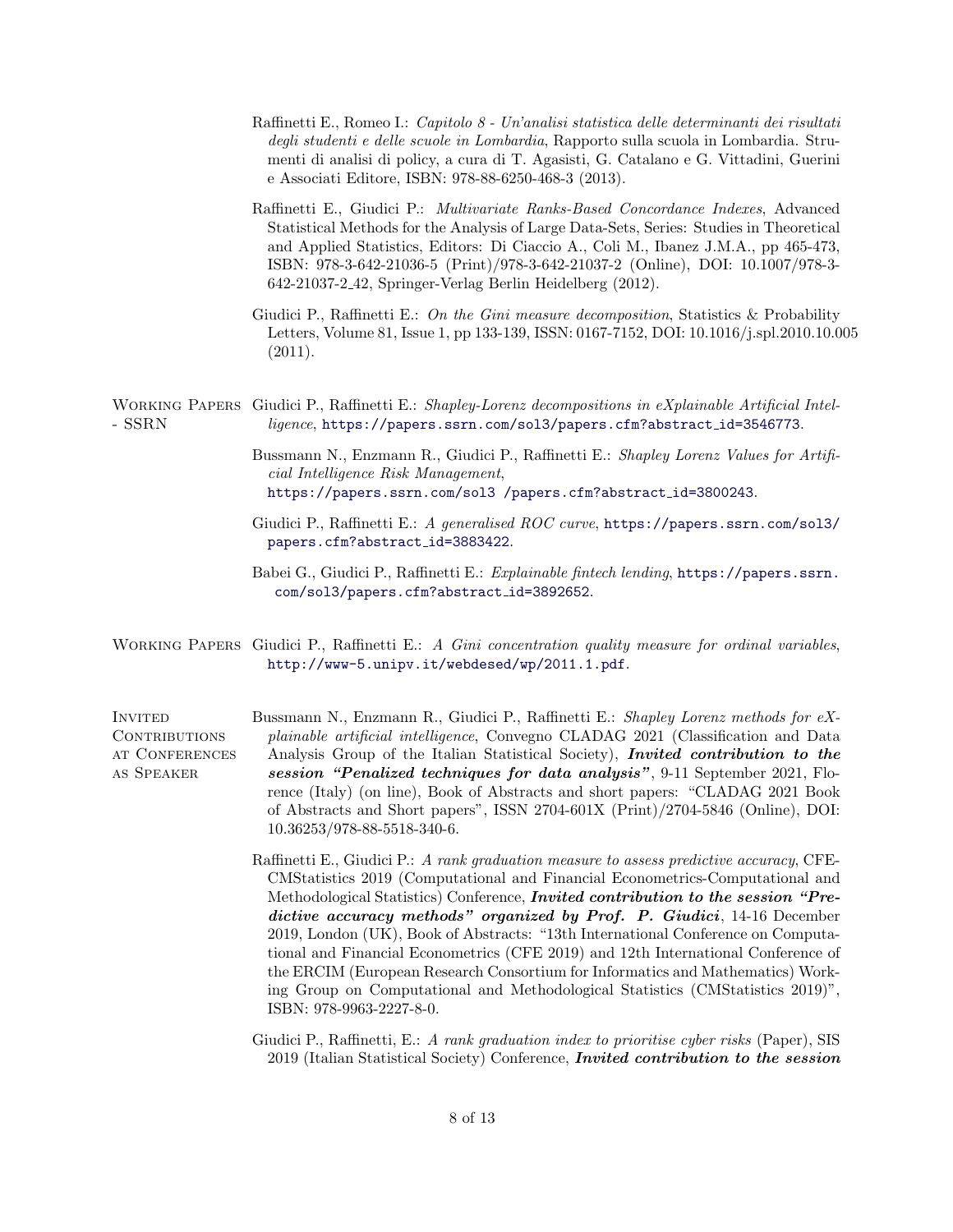"Statistical Methods for Cyber Risk" organized by Dr. S. Osmetti, 19- 21 June 2019, Milan (Italy), Book of Short Papers: "Smart Statistics for Smart Applications", ISBN: 978-88-9191-510-8.

Raffinetti E., Ferrari P.A.: *New perspectives for the RDI index in social research fields.* Invited contribution to the session "Statistical strategies for assessing and measuring differential behavioural patterns: a new outlook" organized by Prof. F. Crippa, CLADAG 2013 (Classification and Data Analysis Group of the Italian Statistical Society) Conference, 18-20 September 2013, Modena (Italy), Book of Abstract "CLADAG 2013.  $9^{th}$  Meeting of the Classification and Data Analysis Group", Cleup-Padova, ISBN: 9788867871179.

**PARTICIPATIONS** to Conferences as Speaker Giudici P., Raffinetti E.: The Shapley-Lorenz decomposition approach to mitigate cyber risks, SIS 2021 (Italian Statistical Society) Conference, 21-25 June 2021, Pisa (Italy), Book of Short Papers: "Book of short papers - SIS 2021", Pearson, ISBN: 9788891927361 (on line).

- Bussmann N., Enzmann R., Giudici P., Raffinetti E.: An extension of the Shapley-Lorenz decomposition to risk management, Big Data and Machine Learning in Finance Conference, 10-11 June 2021, Milan (Italy) (on line).
- Agosto A., Giudici P., Raffinetti E.: A new proposal to improve credit scoring model predictive accuracy, Data Analytics 2020 Conference, invited contribution to the session "Predictive accuracy methods" organized by Prof. P. Giudici and Dr. Arianna Agosto, Proccedings: "DATA ANALYTICS 2020, The Ninth International Conference on Data Analytics", ISSN: 2308-4464, ISBN: 978-1-61208-816-7, 25-29 October 2020, Nice (France) (on line).
- Giudici P., Raffinetti, E.: Lorenz zonoid measures to compare predictive accuracy, IFABS 2019 (International Finance and Banking Society) Conference, 27-29 June 2019, Angers (France).
- Giudici P., Raffinetti, E.: A rank-based measure to prioritise cyber risks (Abstract), Euro 2019 (European Conference on Operational Research) Conference, 24-26 June 2019, Dublin (Ireland).
- Raffinetti E., Aimar F.: Latest frontiers in grouped-ordinal data dependence analysis (Abstract and Paper), ASMDA 2019 (Applied Stochastic Models and Data Analysis) Conference, 11-14 June 2019, Florence (Italy), ISAST: International Society for the Advancement of Science and Technology, ISBN: 978-618-5180-32-4.
- Raffinetti E., Siletti E., Vernizzi A.: Inequality measures and the issue of negative income, SIS 2014 (Italian Statistical Society) Conference, 11-13 June 2014, Cagliari (Italy), Book of Short Papers: "SIS 2014,  $47<sup>th</sup>$  Scientific Meeting of the Italian Statistical Society", CUEC (Cooperativa Universitaria Editrice Cagliaritana), ISBN: 978-88-8467-874-4.
- Ferrari P.A., Raffinetti E.: An extension and a new interpretation of the Rank-based Concordance Index, JSC-CLADAG 2012 (Japanese Classification Society-Classification and Data Analysis Group of the Italian Statistical Society) Conference, 3-4 September 2012, Anacapri (Italy), Book of Short Papers: "Analysis and modeling of complex data in behavioural and social sciences", Cleup-Padova , ISBN: 978-88-6129-916-0.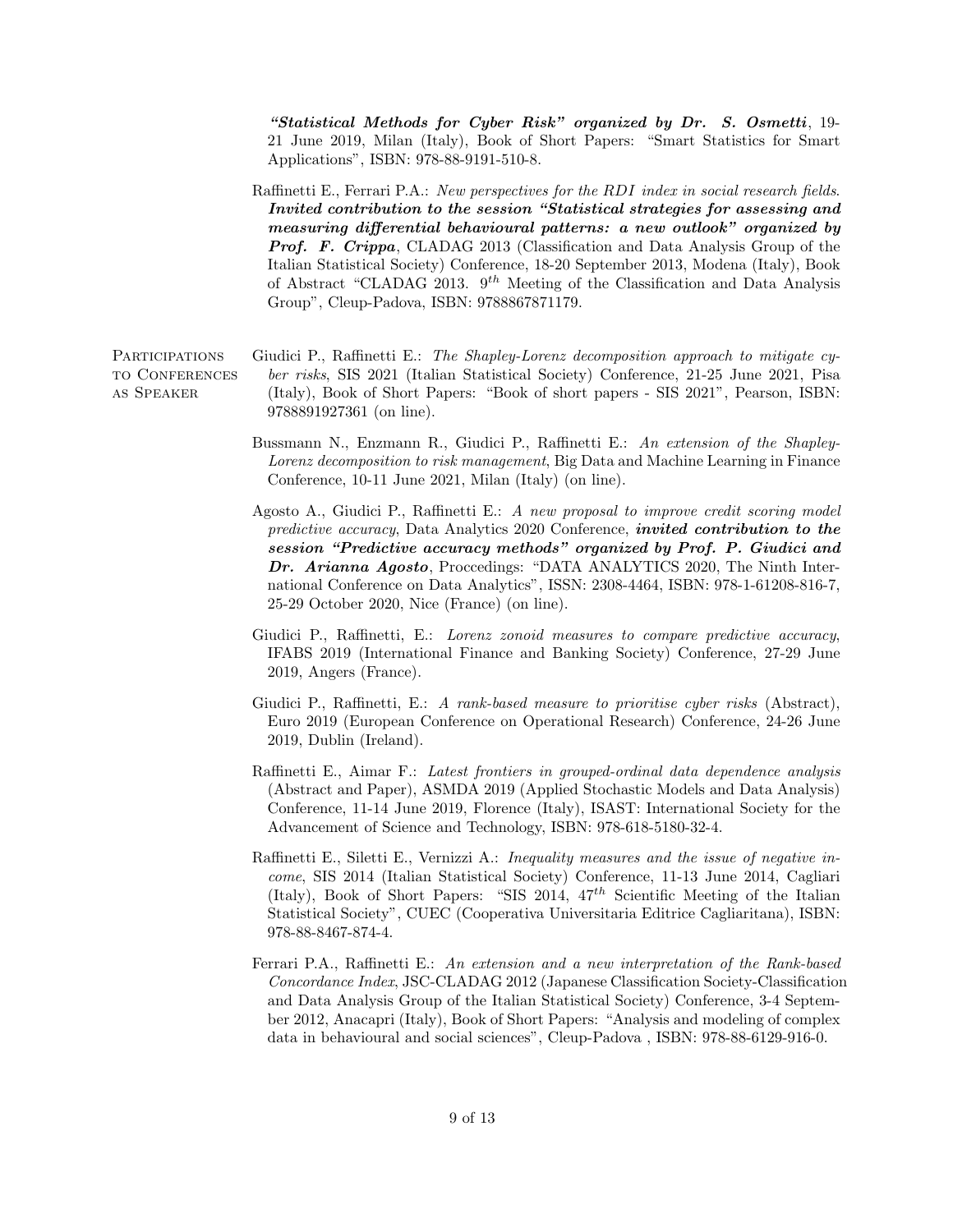- Raffinetti E.: Ordinal Lorenz Regression with application in Customer Satisfaction Surveys, SIS 2012 (Italian Statistical Society) Conference, 20-22 June 2012, Rome (Italy), Book of Short Papers: "SIS 2012, Proceedings of the XLVI Scientific Meeting", ISBN: 979-88-6129-882-8.
- Raffinetti E., Romeo I.: The significance effects problem for administrative data: a novel statistical approach, SMTDA 2012 (Stochastic Modeling Techniques and Data Analysis) Conference, 5-9 June 2012, Chania (Crete), Proceedings: "2nd Stochastic Modeling Techniques and Data Analysis International Conference".
- Raffinetti E.: Multivariate concordance measures: a proposal, CLADAG 2011 (Classification and Data Analysis Group of the Italian Statistical Society) Conference, 7-9 September 2011, Pavia (Italy), Book of Short Papers: "CLADAG 2011, Classification and Data Analysis", Pavia University Press, "Editoria scientifica" series, ISBN: 978-88-906639.
- Giudici P., Raffinetti E.: Model selection based on Lorenz zonoids, ASMDA 2011 (Applied Stochastic Models and Data Analysis) Conference, 7-10 June 2011, Rome (Italy), Proceedings: "ASMDA 2011", ETS Editions, ISBN 97888467-3045-9.
- Giudici P., Raffinetti E.: A new proposal to assess evaluation models, IES 2011 (Innovation and Society) Conference, 30 May - 1st June 2011, Florence (Italy), Book of Abstracts: "Statistical Methods for service evaluation".
- Giudici P., Raffinetti E.: Gini measure: its decomposition proposal. Convegno CLADAG 2010 (Classification and Data Analysis Group of the Italian Statistical Society), 8-10 September 2010, Florence (Italy), Book of Abstracts: "GfKI-CLADAG 2010".
- Giudici P., Raffinetti E.: Lorenz zonoids and dependence measures: a proposal, SIS 2010 (Italian Statistical Society) Conference, 16-18 June 2010, Padova (Italy), Book of Short Papers: "Proceedings of the  $45<sup>th</sup>$  Scientific Meeting of the Italian Statistical Society", ISBN: 978-88-6129-566-7.
- Raffinetti E., Giudici P.: Multivariate Ranks-based concordance indexes, SIS 2009 (Italian Statistical Society) Conference, 23-25 September 2009, Pescara (Italy), Book of Short Papers: "Statistical Methods for the analysis of large data-sets", Cleup-Padova, ISBN: 978-88-6129-425-7.
- Giudici P., Raffinetti E.: On dependence measures in a multivariate context, Convegno CLADAG 2009 (Classification and Data Analysis Group of the Italian Statistical Society) Conference, 9-11 September 2009, Catania (Italy), Book of Short Papers: "CLADAG 2009. Classification and Data Analysis 2009", Cleup-Padova, ISBN 978- 88-6129-406-6.
- PARTICIPATION TO Babaei G., Giudici P., Raffinetti E.: Explainable AI in preprocessing, ENBIS 2021 (Eu-**CONFERENCES** ropean Network for Business and Industrial Statistics) Conference, 13-15 September 2021 (on line).
	- Babaei G., Giudici P., Raffinetti E.: Explainable AI in preprocessing, Network Models for Financial Contagion and Systemic Risk Conference, 28 May 2021 (on line).

Giudici P., Raffinetti E.: A novel approach for Artificial Intelligence through Lorenz zonoids and Shapley Values, (Short Paper), SIS 2020 (Italian Statistical Society) Conference, 22-24 June 2020, Pisa (Italy), Book of Short Papers, ISBN: 978-88-9191- 077-6.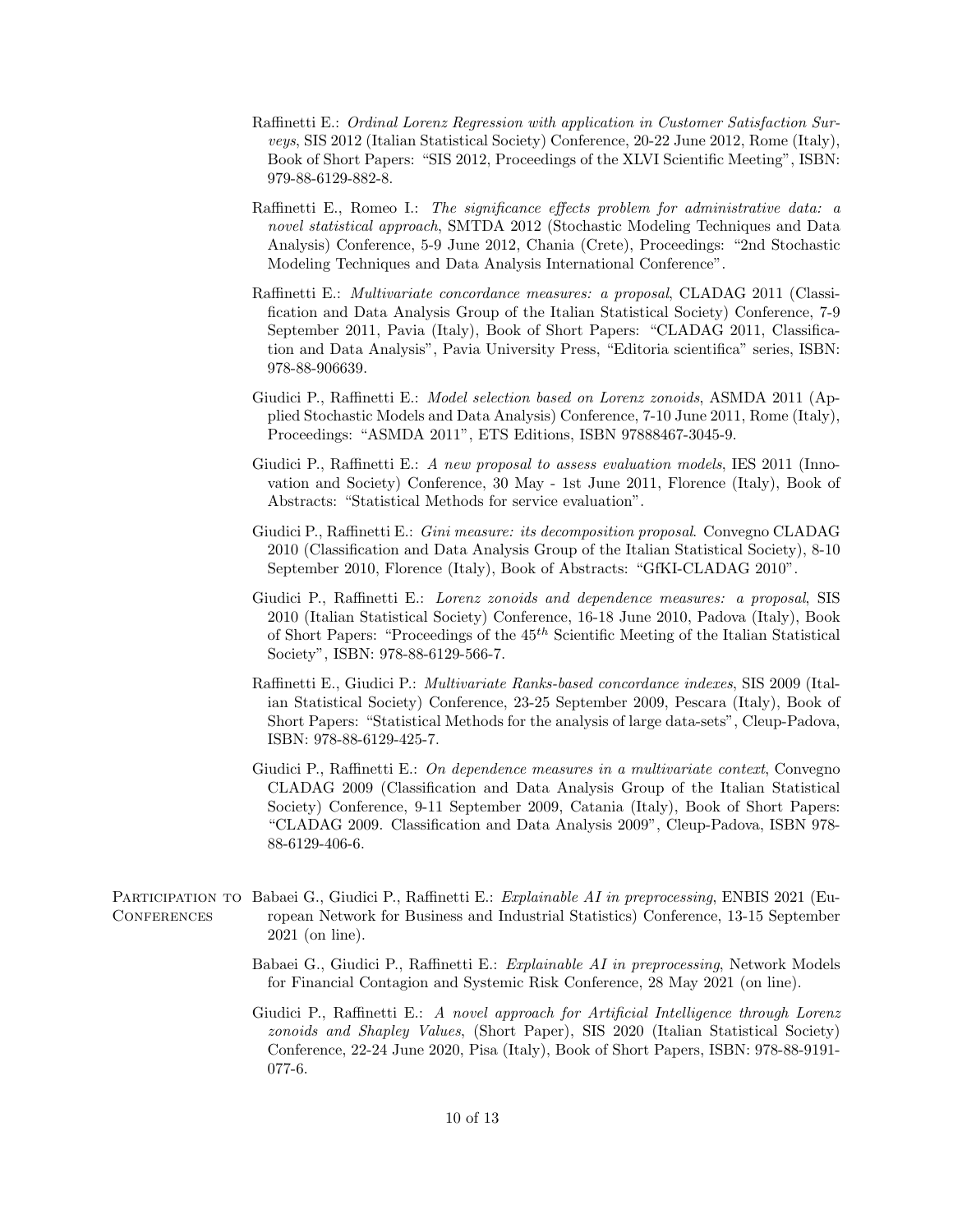- Agosto A., Raffinetti, E.: Application and validation of dynamic Poisson models to measure credit contagion (Short Paper), SIS 2019 (Italian Statistical Society) Conference, 19-21 June 2019, Milan (Italy), Book of Short Papers: "Smart Statistics for Smart Applications", ISBN: 978-88-9191-510-8.
- Bastianin A., Raffinetti, E.: Revised survival analysis-based models in medical device innovation field (Abstract), ASMDA 2019 (Applied Stochastic Models and Data Analysis) Conference, 11-14 June 2019, Florence (Italy), ISAST: International Society for the Advancement of Science and Technology, ISBN: 978-618-5180-32-4.
- Raffinetti E., Siletti E., Vernizzi A.: How to deal with negative values in the calculation of the Gini coefficient (Abstract), "Statistics for the analysis of judicial, forensic and training phenomena" Conference, 8 September 2015, Padova (Italy).
- Vernizzi A., Monti M.G., Raffinetti E., Siletti E.: Decomposition of family incomes by income sources, geographical areas and the issue of negative income values. **Contri**bution invited to te session "Recent developments in inference based on the Lorenz and Gini index of inequality" organized by Prof. F. Greselin, ERCIM (ERCIM WG on Computational and Methodological Statistics) Conference, 6-8 Diecember 2014, Pisa (Italy), Book of Abstracts, ISBN: 978-84-937822-4-5.
- Romeo I., Raffinetti E.: School tracking and equality of opportunity in a multilevel perspective, SIS 2012 (Italian Statistical Society) Conference, 20-22 June 2012, Rome (Italy), Book of Short Papers: "SIS 2012, Proceedings of the XLVI Scientific Meeting", ISBN: 979-88-6129-882-8.
- Giudici P., Raffinetti E.: Goodness of fit based on the Lorenz curves: a proposal(Abstract). ASMDA 2011 (Applied Stochastic Models and Data Analysis) Conference, 7-10 June 2011, Rome (Italy), Proceedings: "ASMDA 2011", Edizioni ETS, ISBN: 97888467- 3045-9.
- Session "Statistical models for high dimensional data", SIS 2021 (Italian Statistical Society) Conference, 21-25 June 2021, Pisa (Italy) (on line).
	- Session "Predictive accuracy methods", CFE-CMStatistics 2019 (Computational and Financial Econometrics-Computational and Methodological Statistics) Conference, 14-16 December 2019, London (UK).
	- Session "AI, Blockchain and other tech innovations in Economics and Finance Stream: Blockchain and Cryptocurrencies: Economic and Financial Challenges", EURO 2019 "European Conference on Operational Research" Conference, 23-26 June 2019, Dublin (Ireland).
	- Contributed Session "Data Analysis Cluster, Dependence Analysis", ASMDA 2019 "Applied Stochastic Models and Data Analysis" Conference, 11-14 June 2019, Florence (Italy).
	- Contributed Session "Stochastic Models 5", ASMDA 2011 "Applied Stochastic Models and Data Analysis" Conference, 7-10 June 2011, Rome (Italy).

CHAIR OF **CONFERENCE SESSIONS**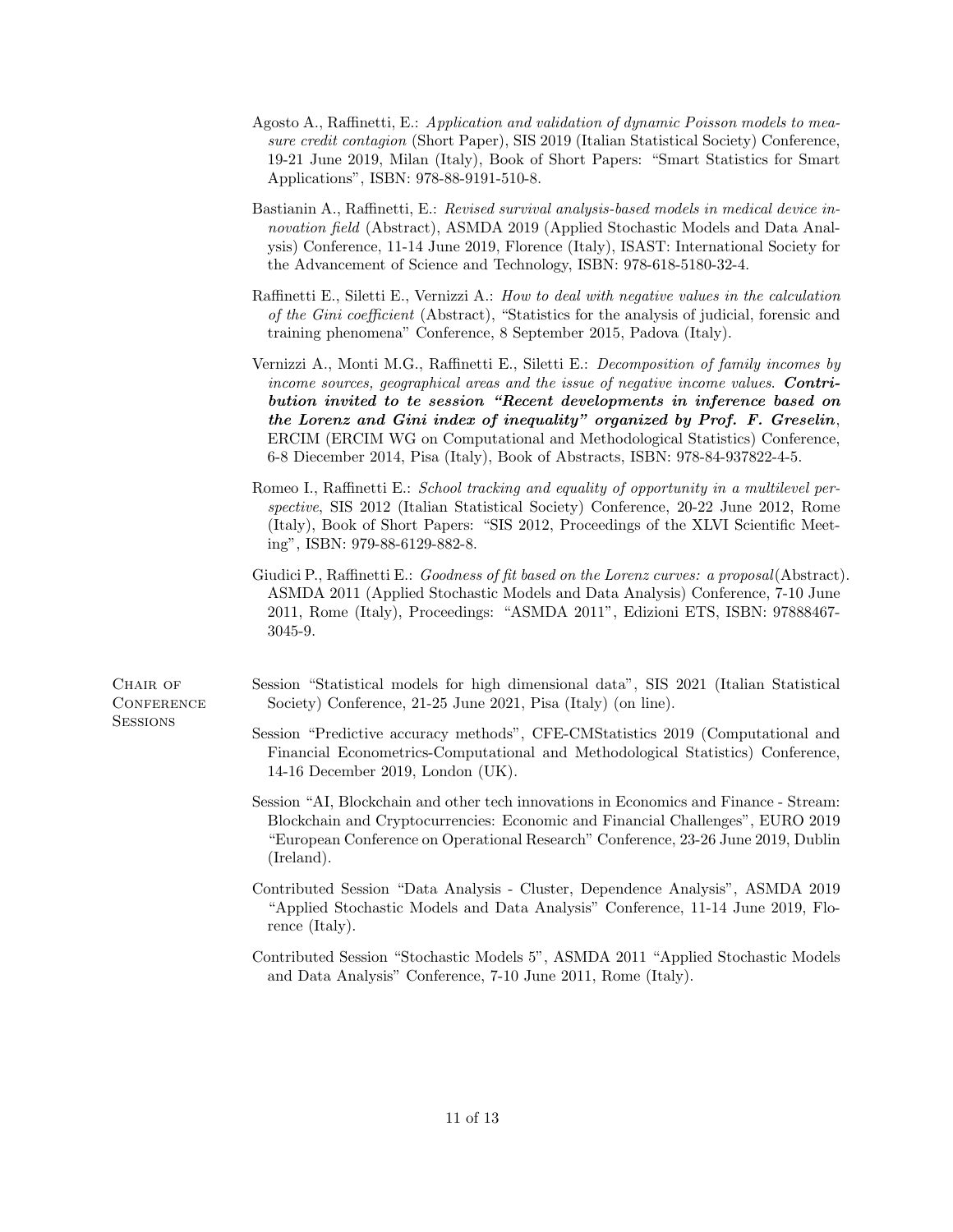- WORKSHOPS Giudici P., Raffinetti E.: The Shapley-Lorenz decomposition approach to mitigate cyber risks, EU Fin-Tech Horizon2020 FINAL WORKSHOP RISK MANAGEMENT OF FINANCIAL TECHNOLOGIES, 18 June 2021 (on line).
	- Giudici P., Raffinetti E.: Cyber risk analysis including Explainable AI, Cyber risk analysis, explainable AI and Crypto Financial Risk meter, SupTech - Session 3, 16 June 2021 (on line).
	- Raffinetti E.: Cyber risk management with rank based models and explainable AI, Dublin De-Fi and Digital Finance and Financial Services Workshop and Mini-Conference (D3FSC), 29-30 April 2021 (on line).
	- Giudici P., Raffinetti E.: Cyber risk management with rank based models and explainable AI, Blockchain RegTech Paris, 1st April 2021 (on line).
	- Giudici P., Raffinetti E.: Cyber risk management with rank-based models and explainable AI, European Conference on Blockchain in Finance FinTech-ho2020 project, 25 March 2021 (on line).
	- Giudici P., Raffinetti E.: Use Case 4: Cyber risk management with rank based models and explainable AI, FSA Webinar on Blockchain and Cybersecurity, 9-10 March 2021 (on line).
	- Giudici P., Raffinetti E.: Cyber risk management with rank based models and explainable AI, Banca d'Italia, 1st March 2021 (on line).
	- Giudici P., Raffinetti E.: Use Case B Explainable machine learning in credit risk management, Banca d'Italia, 15 February 2021 (on line).
	- Giudici P., Raffinetti E.: Explainable machine learning in credit risk management, SupTech Workshop II - Big Data Analytics & Artificial Intelligence, 27 January 2021 (on line).
	- Giudici P., Raffinetti E.: Cyber Risk Management with Rank-based Statistical Models and Explainable AI - FIN-TECH Project On-Line Training Workshop on Finance Sector Security "Recent Advances in Security for the Finance Sector". Cost-Effective Resilience for the Connected Digital Finance Ecosystem. Session 3: Artificial Intelligence for Security in Finance, 14 January 2021 (ton line).
	- Giudici P., Raffinetti E.: Explainable machine learning in credit risk management, SupTech Workshop I - Big Data Analytics & Artificial Intelligence, 25 November 2020 (on line).
	- Giudici P., Raffinetti E.: Global eXplainable Artificial Intelligence measures. MLDM.IT 2020 WORKSHOP, 25-27 November 2020 (on line).
	- Giudici P., Raffinetti E.: Shapley-Lorenz decompositions in eXplainable Artificial Intelligence. TAILOR - Foundations of Trustworthy AI - Integrating Learning, Optimization and Reasoning, 4-5 September 2020, Santiago de Compostela (Spain) (on line).
	- Raffinetti E.: Rank-based measures to improve FinTech model selection. Invited contributions to the Special SupTech I Workshop on Fintech Challenges, 18 November 2019, Pavia (Italy).